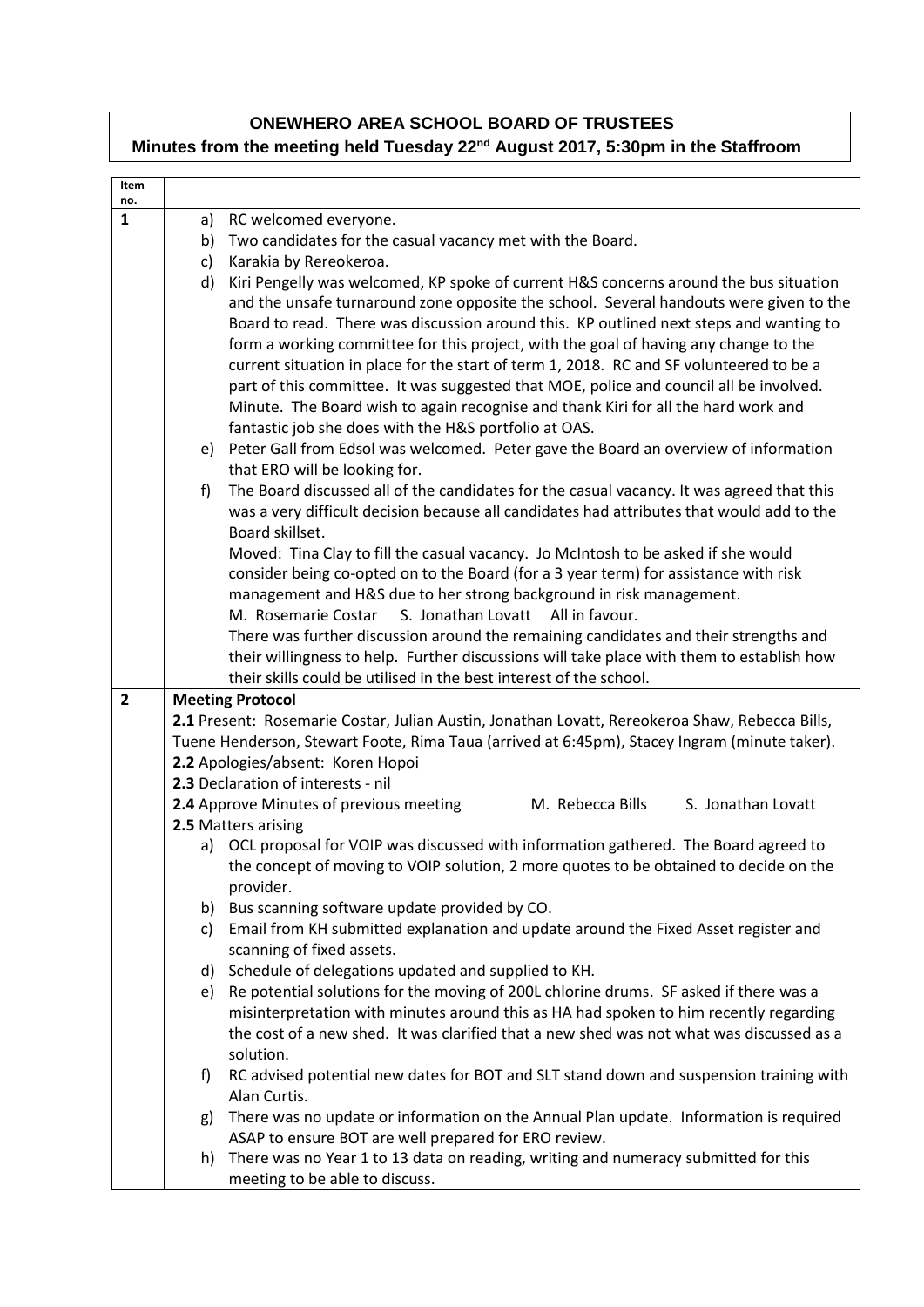|   | i)                                                                                              | CARRIED OVER FROM JUNE MEETING - KH to give SI details to send congratulation letters                                                                   |
|---|-------------------------------------------------------------------------------------------------|---------------------------------------------------------------------------------------------------------------------------------------------------------|
|   |                                                                                                 | from BOT to Tess Ritchie and her students and Music Teachers and their students for                                                                     |
|   |                                                                                                 | success they have had.                                                                                                                                  |
|   | j)                                                                                              | CARRIED OVER FROM JUNE MEETING - KH to make contact with Rick Muir re cricket<br>pitch.                                                                 |
|   |                                                                                                 | k) CARRY OVER - EEO policy; requirement to collect data and hold in database.                                                                           |
|   | $\vert$ )                                                                                       | CARRY OVER - Canteen financials review.                                                                                                                 |
|   |                                                                                                 | m) CARRY OVER - KH to speak to the last contractor (Thames Valley Blasting) who fixed the                                                               |
|   |                                                                                                 | pool to advise that it is leaking and get them to report back on this to identify what the                                                              |
|   |                                                                                                 | actual cause is.                                                                                                                                        |
|   |                                                                                                 | SF advised that he had been speaking to HA and HA advised that the contractor was                                                                       |
|   |                                                                                                 | currently away and that they were awaiting his visit once he returned.<br>n) CARRY OVER - Reconciliation report showing no income for foreign students. |
|   |                                                                                                 | o) MOE advised RC that there is no set % of the Ops Grant allocation for support staff.                                                                 |
|   |                                                                                                 | CARRY OVER - KH to confirm what % this currently sits at for OAS.                                                                                       |
|   |                                                                                                 | p) CARRY OVER - No credit card statements had been signed off by the Board for some                                                                     |
|   |                                                                                                 | time. This is a requirement for auditing purposes.                                                                                                      |
|   |                                                                                                 | g) CARRY OVER FROM JULY – Current credit card to be cancelled and reissued with the new                                                                 |
|   |                                                                                                 | Principal's details when he starts.                                                                                                                     |
|   | r)                                                                                              | SF gave an update on the improvements being made to 67 Parsons Road. SF gave an                                                                         |
|   |                                                                                                 | estimate of approx. 2 months until the work is completed on this house.                                                                                 |
|   |                                                                                                 | s) RB advised that School Docs are currently working on School House policy.                                                                            |
|   | t)                                                                                              | CARRY OVER - KH advised that School Leaver data can be gained for years 7, 8, 9. KH to                                                                  |
|   |                                                                                                 | provide.                                                                                                                                                |
|   |                                                                                                 | u) CARRY OVER - JA advised that the MOE use retention rate for roll projections. KH to                                                                  |
|   |                                                                                                 | make inquiry with MOE around obtaining this information.                                                                                                |
|   | V)                                                                                              | KH had emailed the % of school donations paid for last couple of years, this was read and                                                               |
|   |                                                                                                 | discussed.                                                                                                                                              |
|   |                                                                                                 | w) RC confirmed that the letter had been sent to Tuakau College re their proposed                                                                       |
|   |                                                                                                 | enrolment zone as per the draft emailed out to Board members.                                                                                           |
| 3 |                                                                                                 | <b>Strategic decisions</b>                                                                                                                              |
|   |                                                                                                 | <b>3.1 Review of Policies:</b>                                                                                                                          |
|   |                                                                                                 | CARRY OVER TO SEPT: Students with Special Needs.                                                                                                        |
|   |                                                                                                 | CARRY OVER TO SEPT: Child Protection.                                                                                                                   |
|   |                                                                                                 | <b>3.2 Policies for Assurance this meeting:</b>                                                                                                         |
|   |                                                                                                 | Appraisal of the Principal – this policy was assured by the Board.                                                                                      |
|   |                                                                                                 | <b>CARRY OVER TO SEPT: International Students.</b>                                                                                                      |
| 4 |                                                                                                 | <b>Strategic discussions</b>                                                                                                                            |
|   |                                                                                                 | Principal's report was tabled. A question was raised about the initial assessment of students                                                           |
|   | when they first arrive at OAS and working with feeder schools around these results. There was a |                                                                                                                                                         |
|   |                                                                                                 | brief discussion on this. Clarification required.                                                                                                       |
|   |                                                                                                 | 4.1 Annual plan update - no update supplied for meeting.                                                                                                |
|   |                                                                                                 | 4.2 A SENCO report prepared by Judy Pryor for term 2 was submitted and read by all. Thanks to<br>Judy for supplying this information.                   |
|   |                                                                                                 |                                                                                                                                                         |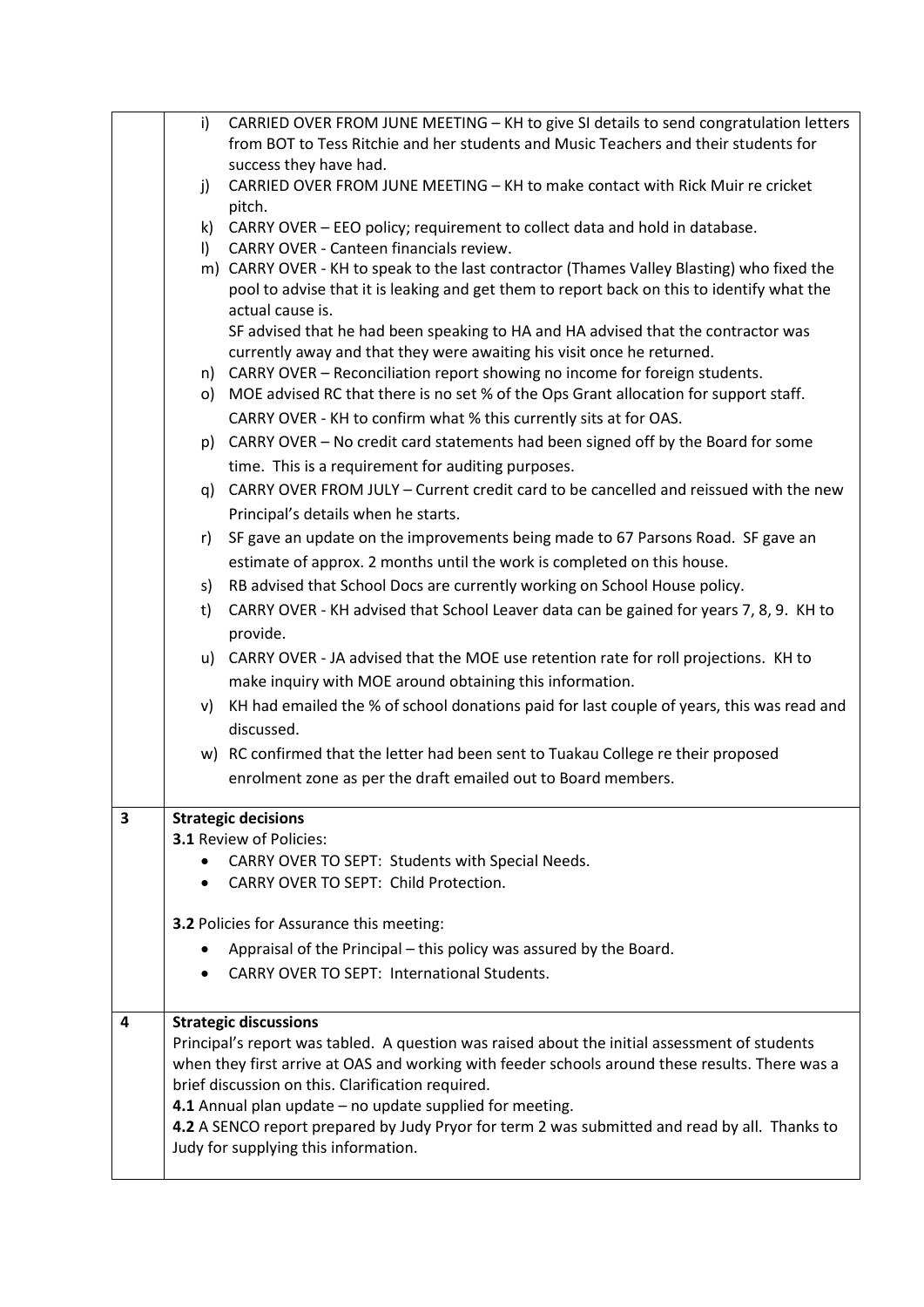| 5                       | <b>Monitoring</b>                                                                                   |  |  |  |  |
|-------------------------|-----------------------------------------------------------------------------------------------------|--|--|--|--|
|                         | 5.1 Finance Report for July 2017 was tabled.<br>M. Julian Austin<br>S. Rosemarie Costar             |  |  |  |  |
|                         | 5.1a There was discussion around the bank staffing.                                                 |  |  |  |  |
|                         | 5.1b There was a discussion around the review of the budget and that this has not taken place.      |  |  |  |  |
|                         | This was the last chance to influence the overall result for the year. Meeting to be held by the    |  |  |  |  |
|                         | Finance Committee urgently. RC asked if any other Board members would like to take part in the      |  |  |  |  |
|                         | review - no one wished to.                                                                          |  |  |  |  |
|                         | 5.1c There was a discussion around working capital.                                                 |  |  |  |  |
|                         | S. J Austin<br>5.2 Staff Report<br>M. Rebecca Bills                                                 |  |  |  |  |
|                         | 5.2a RB reported on the recent old school building committee discussions. RB talked through         |  |  |  |  |
|                         | proposed site for the house to be relocated to and that 2 carpark sites will be lost in doing this. |  |  |  |  |
|                         | The council will therefore not give consent without more carparks being provided. The surveying     |  |  |  |  |
|                         | company have suggested sites where additional carparks could be established which RB talked         |  |  |  |  |
|                         | through. The BOT requires more information around how many carparks were actually required          |  |  |  |  |
|                         | and if the OECC carparks were counted.                                                              |  |  |  |  |
|                         | RB advised that there are forms to complete and be sent to the MOE with Board authorisation for     |  |  |  |  |
|                         | the relocation to happen. There was discussion around the budget to relocate the house to OAS       |  |  |  |  |
|                         | and that this covered plumbing and electrical requirements.                                         |  |  |  |  |
|                         | M. Tuene Henderson S. J Lovatt<br>5.3 Student Rep Report                                            |  |  |  |  |
|                         | 5.4 Verbal Maori Report. RS asked where the marae was going to go at school, RS advised that        |  |  |  |  |
|                         | she had been brought on to the Board with the understanding from GF that this was happening.        |  |  |  |  |
|                         | RC advised that a proposal for a marae to go on school grounds has never come to the Board but      |  |  |  |  |
|                         | would certainly be welcome.                                                                         |  |  |  |  |
|                         | 5.5 Health & Safety                                                                                 |  |  |  |  |
|                         | a) A discussion took place around the tag and testing detail. A question was asked around           |  |  |  |  |
|                         | what had happened with tag and testing in-house.                                                    |  |  |  |  |
|                         | It was discussed that the contractor who had come in to do the tag and testing needed to<br>b)      |  |  |  |  |
|                         | complete what they had started.                                                                     |  |  |  |  |
|                         | c) The comments re staff phone is for management to address.                                        |  |  |  |  |
|                         | d) Tech block issue is for management to address.                                                   |  |  |  |  |
|                         | There was a general discussion that the Principal is the Board member who should be<br>e)           |  |  |  |  |
|                         | part of the H&S committee and attend meetings. The Principal is able to look into and               |  |  |  |  |
|                         | provide solutions for the management issues being raised at the H&S meetings. This will             |  |  |  |  |
|                         | ensure timely solutions and clear lines of communication.                                           |  |  |  |  |
|                         |                                                                                                     |  |  |  |  |
| 6                       | <b>Inward Correspondence</b>                                                                        |  |  |  |  |
|                         | 6.1 NZ Education Gazette - 14 August 2017, vol 96, number 14.                                       |  |  |  |  |
|                         | 6.2 NZ's Digital Future - 2017 Manifesto led by InternetNZ, ITP, and NZTech.                        |  |  |  |  |
|                         | 6.3 School lunch programme and school canteen email from lunchonline.                               |  |  |  |  |
|                         | 6.4 Response from Tuakau College re receiving feedback on enrolment zone was discussed.             |  |  |  |  |
|                         | 6.5 NZSTA - Secondary & Area School Groundstaff CA.                                                 |  |  |  |  |
|                         | 6.6 NZSTA - School Caretakers' & Cleaners CA.                                                       |  |  |  |  |
|                         |                                                                                                     |  |  |  |  |
| 6A                      | <b>Outwards Correspondence</b>                                                                      |  |  |  |  |
|                         | 6A.1 Letter to Tuakau College re proposed enrolment zone.                                           |  |  |  |  |
|                         | 6A.2 Appointment as Returning Officer letter for student election.                                  |  |  |  |  |
| $\overline{\mathbf{z}}$ | <b>General Business</b>                                                                             |  |  |  |  |
|                         | 7.1 Out of Zone enrolments 2018 - there was a discussion around the numbers that KH had             |  |  |  |  |
|                         | submitted for the meeting.                                                                          |  |  |  |  |
|                         |                                                                                                     |  |  |  |  |
|                         | 7.2 Yr 1 to 13 data on reading, writing and numeracy - no information supplied for meeting.         |  |  |  |  |